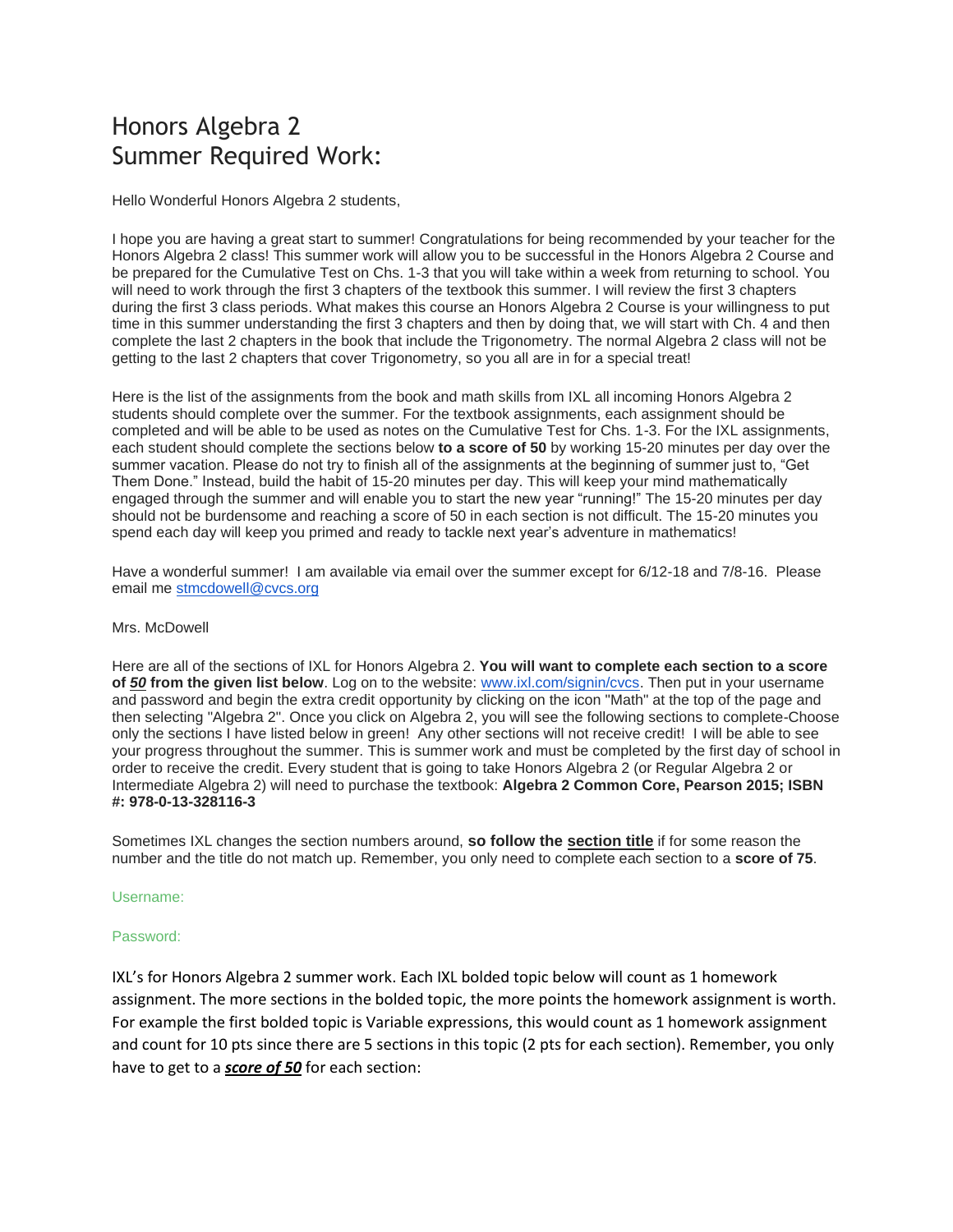## **Variable expressions**

- 1. **A.1** [Evaluate variable expressions involving integers](https://www.ixl.com/math/algebra-2/evaluate-variable-expressions-involving-integers)
- 2. **A.2** [Evaluate variable expressions involving rational numbers](https://www.ixl.com/math/algebra-2/evaluate-variable-expressions-involving-rational-numbers)
- 3. **A.3** [Simplify variable expressions using properties](https://www.ixl.com/math/algebra-2/simplify-variable-expressions-using-properties)
- 4. **A.4** [Sort factors of single-variable expressions](https://www.ixl.com/math/algebra-2/sort-factors-of-single-variable-expressions)
- 5. **A.5** [Sort factors of multi-variable expressions](https://www.ixl.com/math/algebra-2/sort-factors-of-multi-variable-expressions)

### **Equations**

- 1. **B.1** [Solve linear equations](https://www.ixl.com/math/algebra-2/solve-linear-equations)
- 2. **B.2** [Solve linear equations: word problems](https://www.ixl.com/math/algebra-2/solve-linear-equations-word-problems)
- 3. **B.3** [Solve equations: complete the solution](https://www.ixl.com/math/algebra-2/solve-equations-complete-the-solution)
- 4. **B.4** [Solve absolute value equations](https://www.ixl.com/math/algebra-2/solve-absolute-value-equations)
- 5. **B.5** [Graph solutions to absolute value equations](https://www.ixl.com/math/algebra-2/graph-solutions-to-absolute-value-equations)
- 6. **B.6** [Solve multi-variable equations](https://www.ixl.com/math/algebra-2/solve-multi-variable-equations)

#### **Inequalities**

- 1. **C.1** [Graph a linear inequality in one variable](https://www.ixl.com/math/algebra-2/graph-a-linear-inequality-in-one-variable)
- 2. **C.2** [Write inequalities from graphs](https://www.ixl.com/math/algebra-2/write-inequalities-from-graphs)
- 3. **C.3** [Write a linear inequality: word problems](https://www.ixl.com/math/algebra-2/write-a-linear-inequality-word-problems)
- 4. **C.4** [Solve linear inequalities](https://www.ixl.com/math/algebra-2/solve-linear-inequalities)
- 5. **C.5** [Graph solutions to linear inequalities](https://www.ixl.com/math/algebra-2/graph-solutions-to-linear-inequalities)
- 6. **C.6** [Solve absolute value inequalities](https://www.ixl.com/math/algebra-2/solve-absolute-value-inequalities)
- 7. **C.7** [Graph solutions to absolute value inequalities](https://www.ixl.com/math/algebra-2/graph-solutions-to-absolute-value-inequalities)
- 8. **C.8** [Graph a two-variable linear inequality](https://www.ixl.com/math/algebra-2/graph-a-two-variable-linear-inequality)
- 9. **C.9** [Graph solutions to two-variable absolute value inequalities](https://www.ixl.com/math/algebra-2/graph-solutions-to-two-variable-absolute-value-inequalities)

### **Functions**

- 1. **D.1** [Domain and range](https://www.ixl.com/math/algebra-2/domain-and-range)
- 2. **D.2** [Identify functions](https://www.ixl.com/math/algebra-2/identify-functions)
- 3. **D.3** [Evaluate functions](https://www.ixl.com/math/algebra-2/evaluate-functions)
- 4. **D.4** [Find values using function graphs](https://www.ixl.com/math/algebra-2/find-values-using-function-graphs)
- 5. **D.5** [Complete a table for a function graph](https://www.ixl.com/math/algebra-2/complete-a-table-for-a-function-graph)
- 6. **D.6** [Find the slope of a linear function](https://www.ixl.com/math/algebra-2/find-the-slope-of-a-linear-function)
- 7. **D.7** [Graph a linear function](https://www.ixl.com/math/algebra-2/graph-a-linear-function)
- 8. **D.8** [Write the equation of a linear function](https://www.ixl.com/math/algebra-2/write-the-equation-of-a-linear-function)
- 9. **D.11** [Graph an absolute value function](https://www.ixl.com/math/algebra-2/graph-an-absolute-value-function)
- 10. **D.12** [Domain and range of absolute value functions: graphs](https://www.ixl.com/math/algebra-2/domain-and-range-of-absolute-value-functions-graphs)
- 11. **D.13** [Domain and range of absolute value functions: equations](https://www.ixl.com/math/algebra-2/domain-and-range-of-absolute-value-functions-equations)
- 12. **D.14** [Transformations of absolute value functions](https://www.ixl.com/math/algebra-2/transformations-of-absolute-value-functions)

### **Systems of equations**

- 1. **E.1** [Is \(x, y\) a solution to the system of equations?](https://www.ixl.com/math/algebra-2/is-x-y-a-solution-to-the-system-of-equations)
- 2. **E.2** [Solve a system of equations by graphing](https://www.ixl.com/math/algebra-2/solve-a-system-of-equations-by-graphing)
- 3. **E.4** [Find the number of solutions to a system of equations](https://www.ixl.com/math/algebra-2/find-the-number-of-solutions-to-a-system-of-equations)
- 4. **E.5** [Classify a system of equations](https://www.ixl.com/math/algebra-2/classify-a-system-of-equations)
- 5. **E.6** [Solve a system of equations using substitution](https://www.ixl.com/math/algebra-2/solve-a-system-of-equations-using-substitution)
- 6. **E.8** [Solve a system of equations using elimination](https://www.ixl.com/math/algebra-2/solve-a-system-of-equations-using-elimination)
- 7. **E.10** [Solve a system of equations using any method](https://www.ixl.com/math/algebra-2/solve-a-system-of-equations-using-any-method)
- 8. **E.11** [Solve a system of equations using any method: word problems](https://www.ixl.com/math/algebra-2/solve-a-system-of-equations-using-any-method-word-problems)